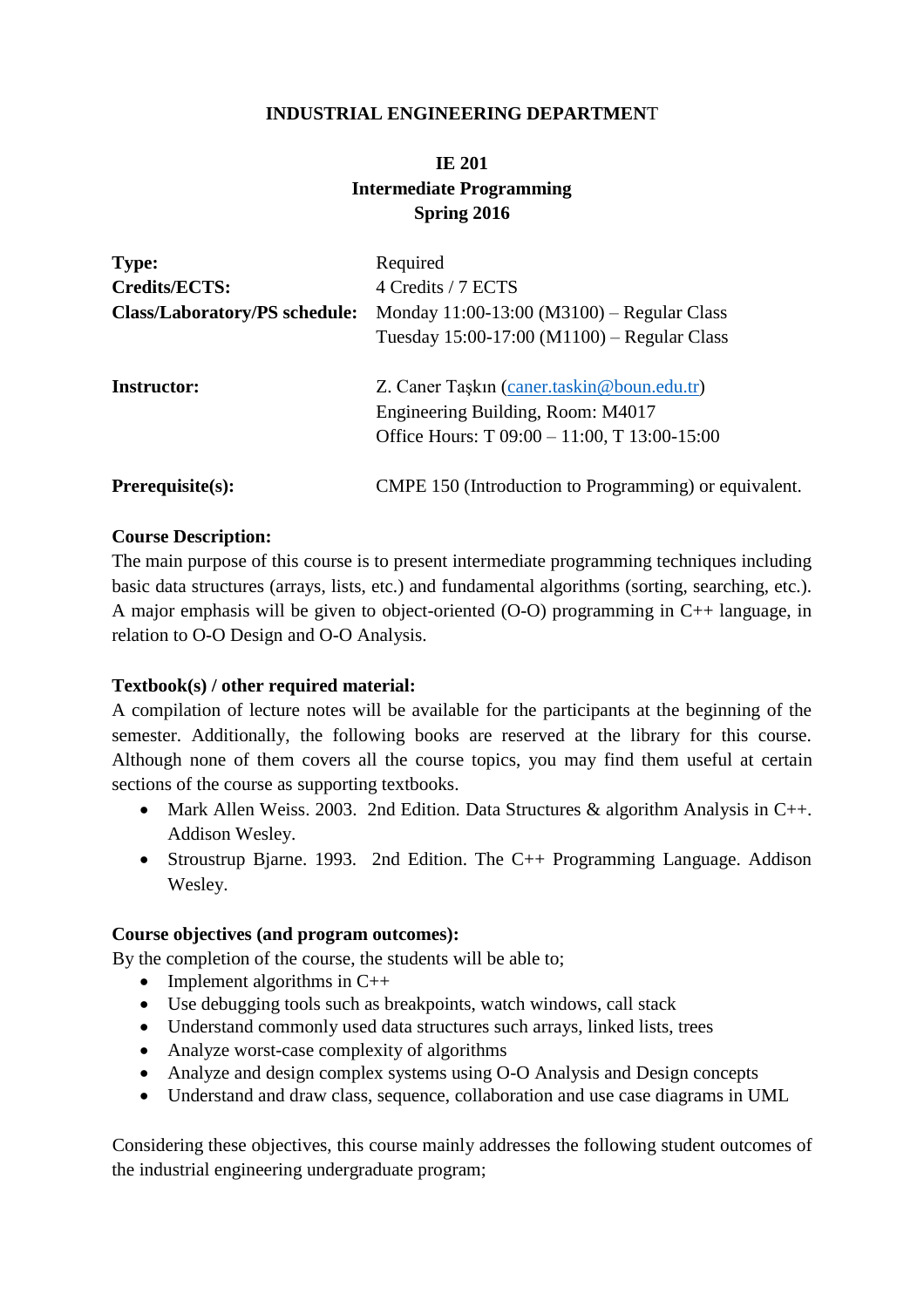- *Student Outcome (c):* An ability to design diverse systems including manufacturing, service, logistics, financial and information, to meet desired needs within realistic constraints such as economic, environmental, social, political, ethical, health and safety, manufacturability, and sustainability
- *Student Outcome (e):* An ability to identify, model, formulate and solve industrial engineering problems
- *Student Outcome (k):* An ability to use the techniques, skills, and modern engineering tools necessary for industrial engineering practice.

## **Outline:**

| <b>Week</b> | <b>Topic</b>                        | <b>Subject</b>                 |
|-------------|-------------------------------------|--------------------------------|
| 1           | Introduction                        | <b>Basics</b>                  |
|             |                                     | Flow control                   |
|             |                                     | Functions                      |
|             |                                     | C++ program structure          |
| 2           | <b>Structures</b>                   | <b>Struct</b>                  |
|             |                                     | Class                          |
|             |                                     | Data hiding                    |
| 2           | <b>Constructors and Destructors</b> |                                |
| 3           | Object oriented analysis design 1   | Concepts                       |
|             |                                     | UML 1                          |
| 4           | Pointers 1                          | Memory allocation              |
| 5           | Pointers 2                          | Arrays                         |
|             |                                     | <b>Multidimentional arrays</b> |
|             |                                     | <b>Strings</b>                 |
| 5           | References                          | C++ reference                  |
|             |                                     | Call by reference / value      |
| 6           | Polymorphism                        | Inheritance                    |
|             |                                     | Function override              |
| 7           |                                     | Abstract classes               |
| 7           | Object oriented analysis design 2   | UML <sub>2</sub>               |
| 8           | Operator overloading                |                                |
| 8           | Templates                           |                                |
| $8*$        | <b>STL</b>                          |                                |
| 8           | <b>Streams</b>                      | Basics                         |
|             |                                     | File operations                |
| 9           | Algorithms 1                        | Algorithm analysis             |
|             |                                     | Recursion                      |
| 9           | Data structures                     | Arrays                         |
|             |                                     | Lists                          |
|             |                                     | <b>Trees</b>                   |
| 10          |                                     | <b>B-Trees</b>                 |
|             |                                     | <b>Hash Table</b>              |
| $11*$       | Algorithms 2                        | Sorting                        |